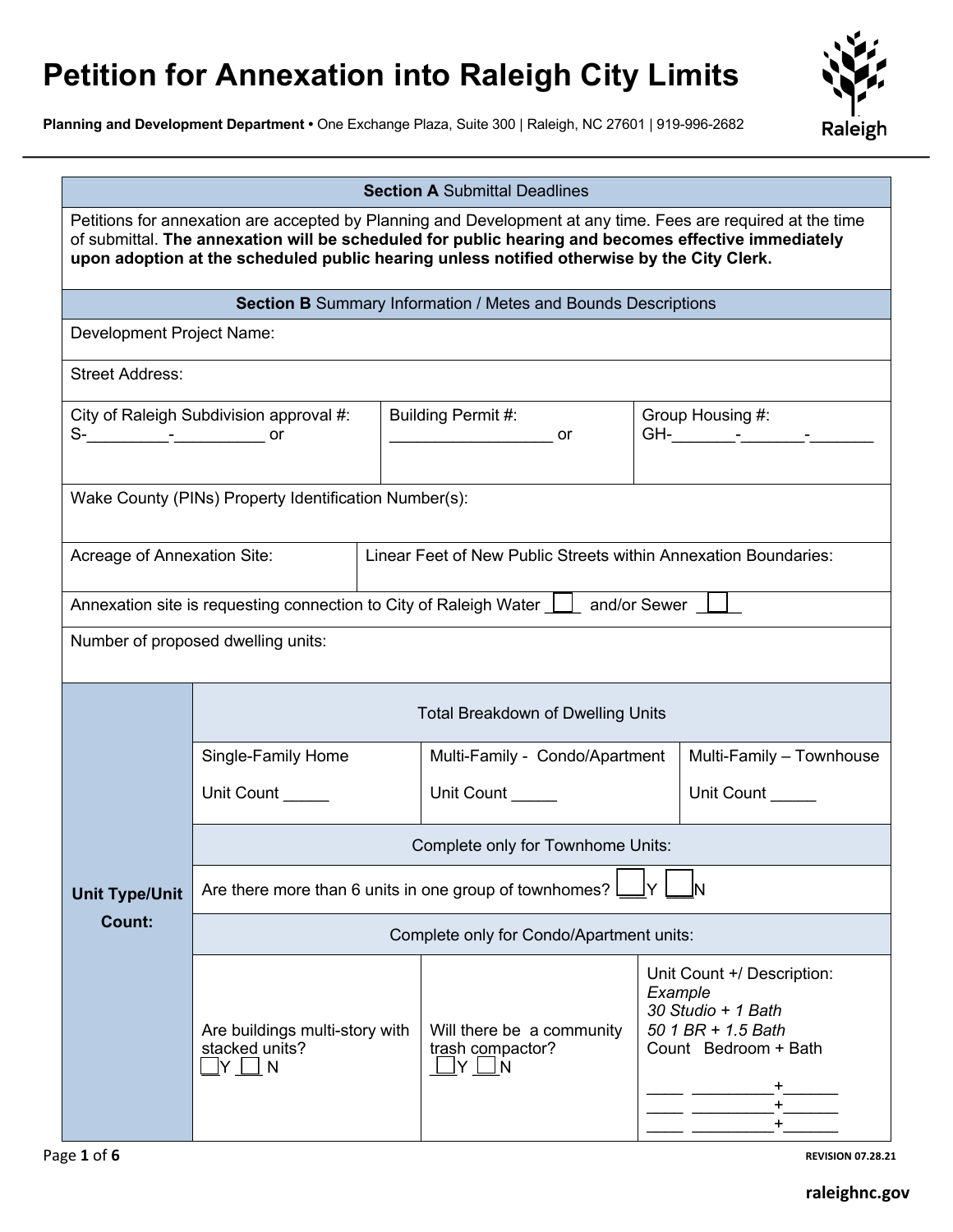| Building Square Footage of Non-Residential Space:                                                                                                                                                    |        |  |  |  |
|------------------------------------------------------------------------------------------------------------------------------------------------------------------------------------------------------|--------|--|--|--|
| Specific proposed use (office, retail, warehouse, school, etc.):                                                                                                                                     |        |  |  |  |
| Projected market value at build-out (land and improvements): \$                                                                                                                                      |        |  |  |  |
| <b>Applicant Contact Information</b>                                                                                                                                                                 |        |  |  |  |
| Property Owner(s):                                                                                                                                                                                   |        |  |  |  |
| <b>Primary Mailing Address:</b>                                                                                                                                                                      |        |  |  |  |
| Phone:                                                                                                                                                                                               | Email: |  |  |  |
| Project Contact information (if different that property owner)                                                                                                                                       |        |  |  |  |
| Contact(s):                                                                                                                                                                                          |        |  |  |  |
| <b>Primary Mailing Address:</b>                                                                                                                                                                      |        |  |  |  |
| Phone:                                                                                                                                                                                               | Email: |  |  |  |
| Written metes and bounds description of property to be annexed: Attach additional sheets if<br>necessary. An electronic copy in word format must be e-mailed to:<br>Sarah.Shaughnessy@raleighnc.gov. |        |  |  |  |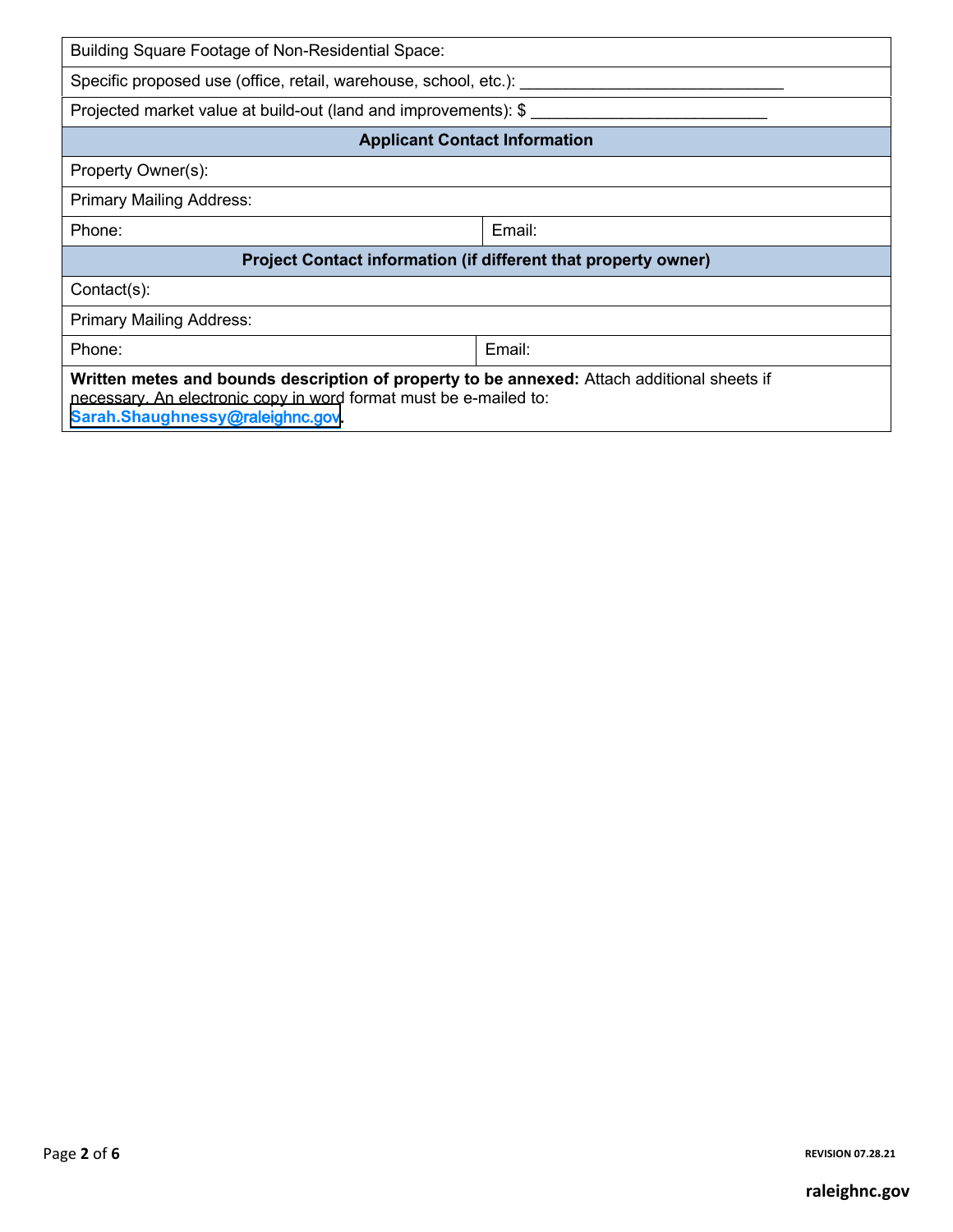| <b>Section C</b> Annexation Petition                                                                                                                                                                                                                                                                                                                                                                                                                                                                                                                                                    |                                                                                                                                                                                                                                                             |                       |  |
|-----------------------------------------------------------------------------------------------------------------------------------------------------------------------------------------------------------------------------------------------------------------------------------------------------------------------------------------------------------------------------------------------------------------------------------------------------------------------------------------------------------------------------------------------------------------------------------------|-------------------------------------------------------------------------------------------------------------------------------------------------------------------------------------------------------------------------------------------------------------|-----------------------|--|
| <b>North Carolina</b>                                                                                                                                                                                                                                                                                                                                                                                                                                                                                                                                                                   | State of North Carolina, County of Wake, Petition of Annexation of Property to the City of Raleigh,                                                                                                                                                         |                       |  |
| <b>Part 1</b> The undersigned, being all the owners of the real property described in this application (Section B)<br>respectfully request the annexation of said property to the City of Raleigh, North Carolina. The petitioners<br>understand and agree that all streets and utilities within the annexed area will be constructed and<br>installed by the developer according to the Subdivision Ordinance and any utilities that must be<br>extended to the annexed area are the responsibility of the developers or successive property owners.<br>The property to be annexed is: |                                                                                                                                                                                                                                                             |                       |  |
|                                                                                                                                                                                                                                                                                                                                                                                                                                                                                                                                                                                         | <b>Contiguous</b> to the present corporate limits of the City of Raleigh, North Carolina, or                                                                                                                                                                |                       |  |
|                                                                                                                                                                                                                                                                                                                                                                                                                                                                                                                                                                                         | Not Contiguous to the municipal limits of the City of Raleigh, North Carolina and is located<br>within three miles of the municipal limits of the City of Raleigh, North Carolina (pursuant to<br>Chapter 989 of the Sessions Law of North Carolina, 1967). |                       |  |
| <b>Part 2</b> The undersigned certify that they have researched the assessment lien rolls of the City (located at<br>https://raleighnc.gov/services/doing-business/assessment-liens), and that the property described in this<br>application, including any portion thereof, $\Box$ is $\Box$ is not (mark one) listed on any of the City's<br>assessment lien rolls. If the property, or any portion thereof, is listed on the City's assessment lien rolls, the                                                                                                                       |                                                                                                                                                                                                                                                             |                       |  |
| <b>Part 3 NC General Statutes require petitioners of both contiguous and satellite annexations to file a signed</b><br>statement declaring whether vested rights have been established in accordance with G.S. §160D-108 and G.S.<br>§160D-108.1 for properties subject to the petition.                                                                                                                                                                                                                                                                                                |                                                                                                                                                                                                                                                             |                       |  |
| Yes<br>No<br>Do you declare such vested rights for the property subject to this petition?                                                                                                                                                                                                                                                                                                                                                                                                                                                                                               |                                                                                                                                                                                                                                                             |                       |  |
| If yes, please submit proof that vested rights have been granted by governing board. I hereby declare that my<br>failure to disclose existence of a vested right terminates any vested right previously acquired for this property.                                                                                                                                                                                                                                                                                                                                                     |                                                                                                                                                                                                                                                             |                       |  |
|                                                                                                                                                                                                                                                                                                                                                                                                                                                                                                                                                                                         | Signed this _____ day of _____________, 20___ by the owners of the property described in Section B.                                                                                                                                                         |                       |  |
| <b>Owner's Signature(s):</b><br>Signature                                                                                                                                                                                                                                                                                                                                                                                                                                                                                                                                               | Date                                                                                                                                                                                                                                                        | <b>Corporate Seal</b> |  |
|                                                                                                                                                                                                                                                                                                                                                                                                                                                                                                                                                                                         | Date _______________                                                                                                                                                                                                                                        |                       |  |
|                                                                                                                                                                                                                                                                                                                                                                                                                                                                                                                                                                                         | Date                                                                                                                                                                                                                                                        |                       |  |
|                                                                                                                                                                                                                                                                                                                                                                                                                                                                                                                                                                                         |                                                                                                                                                                                                                                                             |                       |  |
| <b>Print Owner Name(s) and Information:</b>                                                                                                                                                                                                                                                                                                                                                                                                                                                                                                                                             |                                                                                                                                                                                                                                                             |                       |  |
| Address:                                                                                                                                                                                                                                                                                                                                                                                                                                                                                                                                                                                | Name: Phone: Phone:                                                                                                                                                                                                                                         |                       |  |
| Address:                                                                                                                                                                                                                                                                                                                                                                                                                                                                                                                                                                                |                                                                                                                                                                                                                                                             |                       |  |
| Above signature(s) attested by                                                                                                                                                                                                                                                                                                                                                                                                                                                                                                                                                          |                                                                                                                                                                                                                                                             |                       |  |
| Received by the City Council of Raleigh, North Carolina, this day of<br>20 <sub>, at a</sub><br>Council meeting duly held.                                                                                                                                                                                                                                                                                                                                                                                                                                                              |                                                                                                                                                                                                                                                             |                       |  |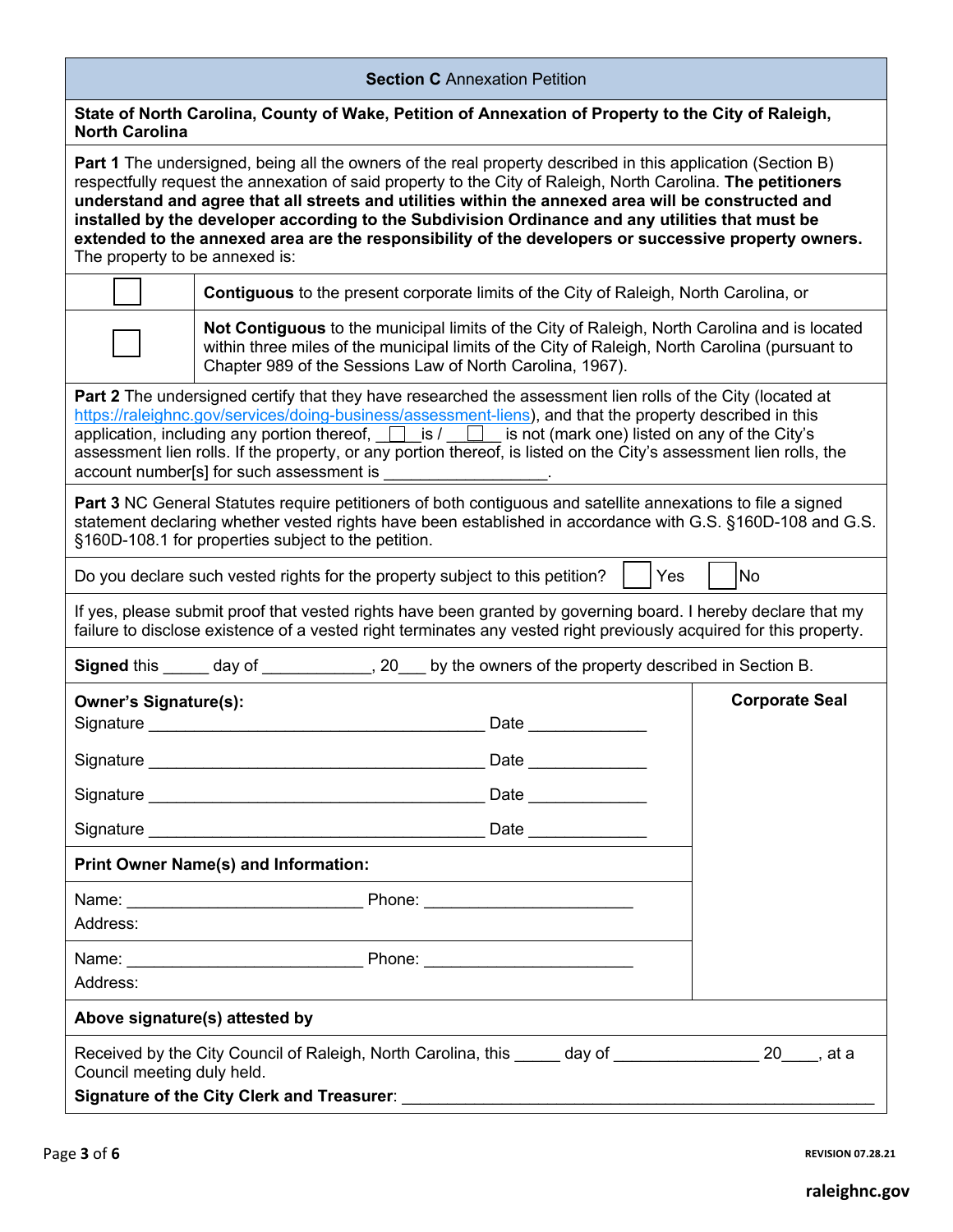## **Section D** Standard Payment Contract

If petitioner desires to be considered for waiver of outside sewer connection fees required by Raleigh City Code Section 8-2004 (a) and (b), which is generally a \$200 fee per dwelling, business, or industrial unit charged at the time sewer connection permit is issued if a property is outside the city limits, petitioner should submit the standard payment contract (see **Agreement**, pages 4-5). The project will be eligible for waiver of this sewer connection fee: (1) if corresponding petition is administratively recommended to be approved by City Council and (2) if the following payment contract has been submitted to the City with appropriate signatures.

|                                                                                                                                                                                                                                                                                                                                                                                                                                                                                                                                                                                                                                                                                                                   | <b>State of North Carolina</b>                                                                                                                                                                                                             | <b>County of Wake</b> | <b>Agreement</b>                                                                                                                                                                                                              |  |
|-------------------------------------------------------------------------------------------------------------------------------------------------------------------------------------------------------------------------------------------------------------------------------------------------------------------------------------------------------------------------------------------------------------------------------------------------------------------------------------------------------------------------------------------------------------------------------------------------------------------------------------------------------------------------------------------------------------------|--------------------------------------------------------------------------------------------------------------------------------------------------------------------------------------------------------------------------------------------|-----------------------|-------------------------------------------------------------------------------------------------------------------------------------------------------------------------------------------------------------------------------|--|
|                                                                                                                                                                                                                                                                                                                                                                                                                                                                                                                                                                                                                                                                                                                   | <b>This Agreement</b> ("the Agreement") is made this the ________ day of ______________________, year of<br>by and between the City of Raleigh, North Carolina, (the "City") and                                                           |                       |                                                                                                                                                                                                                               |  |
|                                                                                                                                                                                                                                                                                                                                                                                                                                                                                                                                                                                                                                                                                                                   |                                                                                                                                                                                                                                            | WITNESSETH            |                                                                                                                                                                                                                               |  |
|                                                                                                                                                                                                                                                                                                                                                                                                                                                                                                                                                                                                                                                                                                                   | WHEREAS, The Owner has petitioned the City to be annexed into the corporate City limits, City File No.                                                                                                                                     |                       |                                                                                                                                                                                                                               |  |
|                                                                                                                                                                                                                                                                                                                                                                                                                                                                                                                                                                                                                                                                                                                   | <b>WHEREAS</b> , The Owner has initiated a development project at <b>example and the contract of the control of the control of the control of the control of the control of the control of the control of the control of the control o</b> |                       |                                                                                                                                                                                                                               |  |
|                                                                                                                                                                                                                                                                                                                                                                                                                                                                                                                                                                                                                                                                                                                   | City file<br>_________, and said development contains sewer connections with the utility<br>system of the City; and                                                                                                                        |                       |                                                                                                                                                                                                                               |  |
| <b>WHEREAS</b> , The parties hereto intend that during the pendency of the annexation petition,<br>and after the petition has been recommended by staff to be approved by the City Council, the Owner should<br>pay the City the same utility connection charges paid for developments located inside the corporate limits of the<br>City, and further, if the City Council rejects the petition, then within thirty days following said rejection, the<br>Owner shall pay additional moneys so that the total payment by Owner to the City is the same utility connection<br>charges paid for developments located outside the City limits as set forth in Raleigh City Code Section 8-2004<br>$(a)$ and $(b)$ . |                                                                                                                                                                                                                                            |                       |                                                                                                                                                                                                                               |  |
| NOW THEREFORE, in consideration for the mutual promises contained herein and other valuable<br>consideration, the receipt of which is acknowledged by the parties, the parties hereto agree as follows:                                                                                                                                                                                                                                                                                                                                                                                                                                                                                                           |                                                                                                                                                                                                                                            |                       |                                                                                                                                                                                                                               |  |
|                                                                                                                                                                                                                                                                                                                                                                                                                                                                                                                                                                                                                                                                                                                   | 1. Owner will be allowed to commence development without paying the City outside sewer connection<br>charges.                                                                                                                              |                       |                                                                                                                                                                                                                               |  |
|                                                                                                                                                                                                                                                                                                                                                                                                                                                                                                                                                                                                                                                                                                                   | City all sewer connection fees required of developments located outside the City limits, as set forth in<br>action of the City to deny the annexation petition.                                                                            |                       | 2. That in the event that the annexation petition made by Owner is rejected by the City, Owner shall pay to the<br>Raleigh City Code Section 8-2004 (a) and (b). Full payment shall be made within thirty days following the  |  |
| 3.                                                                                                                                                                                                                                                                                                                                                                                                                                                                                                                                                                                                                                                                                                                | for all collection costs, including reasonable attorney fees.                                                                                                                                                                              |                       | That in the event Owner shall fail to make full payment to the City as required in paragraph two, the City in<br>any cause of action for collection shall be entitled to interest at ten percent per annum plus reimbursement |  |
| 4.                                                                                                                                                                                                                                                                                                                                                                                                                                                                                                                                                                                                                                                                                                                | City.                                                                                                                                                                                                                                      |                       | That in the event Owner shall fail to make full payment to the City as required in paragraph two, the Owner<br>agrees to allow the City to retain, as liquidated damages, any and all reimbursements owed to Owner by the     |  |
|                                                                                                                                                                                                                                                                                                                                                                                                                                                                                                                                                                                                                                                                                                                   | 5. All rights granted herein in favor of the City are cumulative and supplemental to any other powers the City                                                                                                                             |                       |                                                                                                                                                                                                                               |  |

may have, and the rights established herein in favor of the City shall not in any way diminish or restrict the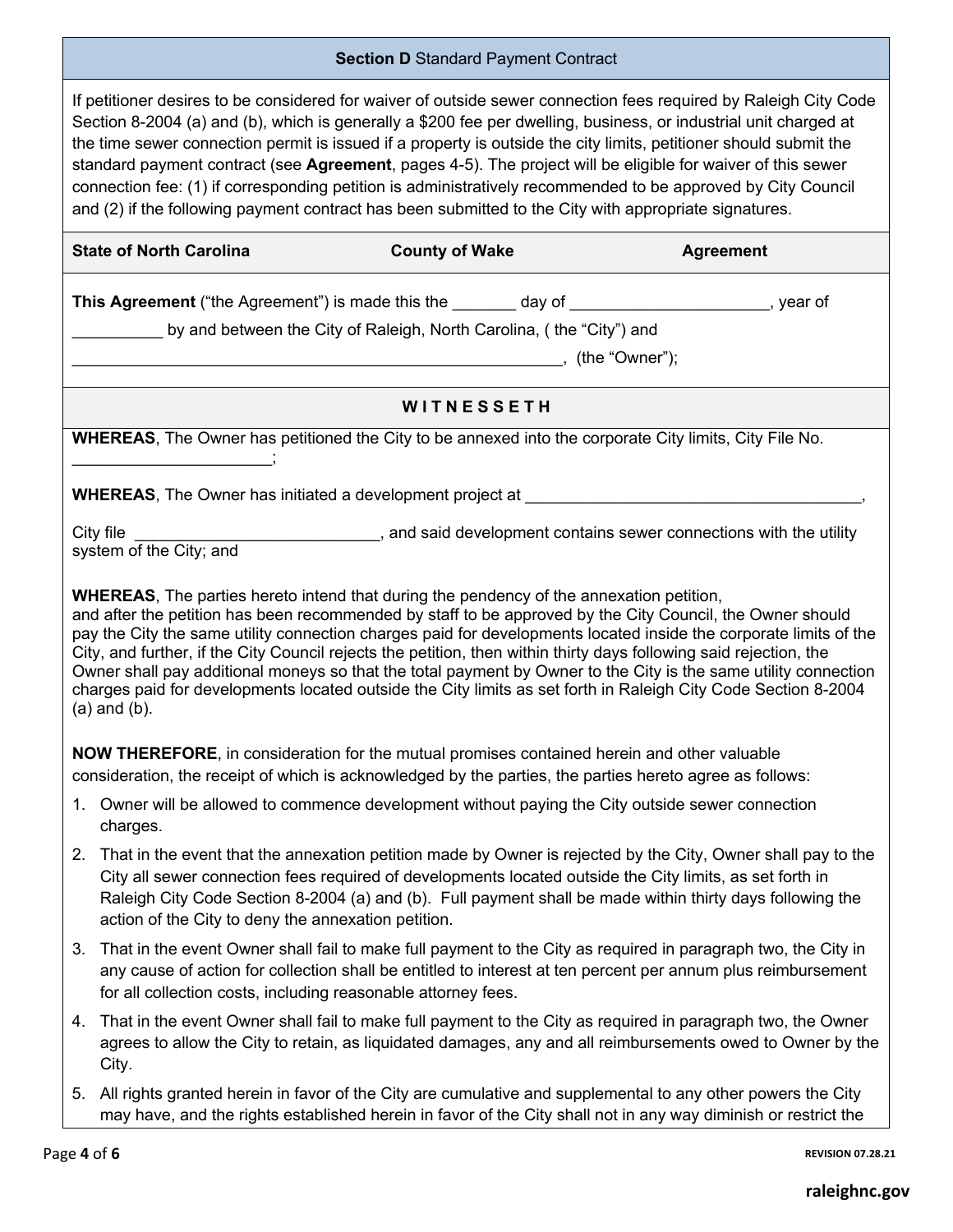City from exercising its police powers.

- 6. This Agreement shall be binding on and shall inure to the benefit of the parties hereto and their respective successors and assigns.
- 7. This Agreement may only be amended in writing signed by the parties hereto or their respective successors.
- 8. This Agreement and the legal relations of the parties hereto shall be governed by the laws of the State of North Carolina.
- 9. The parties hereto for themselves, their agents, officials, employees and servants agree not to discriminate in any manner on the basis of actual or perceived age, mental or physical disability, sex, religion, race, color, sexual orientation, gender identity or expression, familial or marital status, economic status, veteran status or national origin with reference to the subject matter of this Agreement, no matter how remote. The parties further agree in all respects to conform to the provisions and intent of Raleigh City Code, Section 4- 1004, as amended. This provision is hereby incorporated into this Agreement for the benefit of the City of Raleigh and its residents, and may be enforced by action for specific performance, injunctive relief, or other remedy as by law provided.

**In Witness Whereof**, the parties hereto have caused this agreement to be executed the day and year first above written.

| Owner                                                                                                                                                                                                                                                                                                                                                                                                                                                                                                                                                                                                                                                                                                                                                                                                                                                      |                                                                    |             |
|------------------------------------------------------------------------------------------------------------------------------------------------------------------------------------------------------------------------------------------------------------------------------------------------------------------------------------------------------------------------------------------------------------------------------------------------------------------------------------------------------------------------------------------------------------------------------------------------------------------------------------------------------------------------------------------------------------------------------------------------------------------------------------------------------------------------------------------------------------|--------------------------------------------------------------------|-------------|
|                                                                                                                                                                                                                                                                                                                                                                                                                                                                                                                                                                                                                                                                                                                                                                                                                                                            |                                                                    |             |
|                                                                                                                                                                                                                                                                                                                                                                                                                                                                                                                                                                                                                                                                                                                                                                                                                                                            |                                                                    |             |
| The City                                                                                                                                                                                                                                                                                                                                                                                                                                                                                                                                                                                                                                                                                                                                                                                                                                                   |                                                                    |             |
|                                                                                                                                                                                                                                                                                                                                                                                                                                                                                                                                                                                                                                                                                                                                                                                                                                                            | Gail G. Smith, City Clerk                                          |             |
|                                                                                                                                                                                                                                                                                                                                                                                                                                                                                                                                                                                                                                                                                                                                                                                                                                                            |                                                                    |             |
| <b>North Carolina</b>                                                                                                                                                                                                                                                                                                                                                                                                                                                                                                                                                                                                                                                                                                                                                                                                                                      | <b>Wake</b>                                                        |             |
| This is to certify that on the _________ day of _________ in the year ________, before me personally came Gail G. Smith, with whom I am personally acquainted, who, being by me duly sworn, says that she is the<br>City Clerk and Treasurer and Marchell Adams-David is the City Manager of the City of Raleigh, the municipal<br>corporation described in and which executed the foregoing; that she knows the corporate seal of said municipal<br>corporation, that the seal affixed to the foregoing instrument is said corporate seal, and the name of the<br>municipal corporation was subscribed thereto by the said City Clerk and Treasurer and that the said corporate<br>seal was affixed, all by order of the governing body of said municipal corporation, and that the said instrument<br>is the act and deed of said municipal corporation. |                                                                    |             |
| <b>Notary Public</b>                                                                                                                                                                                                                                                                                                                                                                                                                                                                                                                                                                                                                                                                                                                                                                                                                                       |                                                                    | <b>Seal</b> |
| Witness my hand and official seal this the _____________ day of __________ in<br>the year of $\frac{1}{2}$                                                                                                                                                                                                                                                                                                                                                                                                                                                                                                                                                                                                                                                                                                                                                 |                                                                    |             |
|                                                                                                                                                                                                                                                                                                                                                                                                                                                                                                                                                                                                                                                                                                                                                                                                                                                            |                                                                    |             |
|                                                                                                                                                                                                                                                                                                                                                                                                                                                                                                                                                                                                                                                                                                                                                                                                                                                            |                                                                    |             |
| Add appropriate notarized acknowledgement for owner such as individual owners, corporation owners,                                                                                                                                                                                                                                                                                                                                                                                                                                                                                                                                                                                                                                                                                                                                                         | partnership owners, or limited liability corporation (LLC) owners. |             |